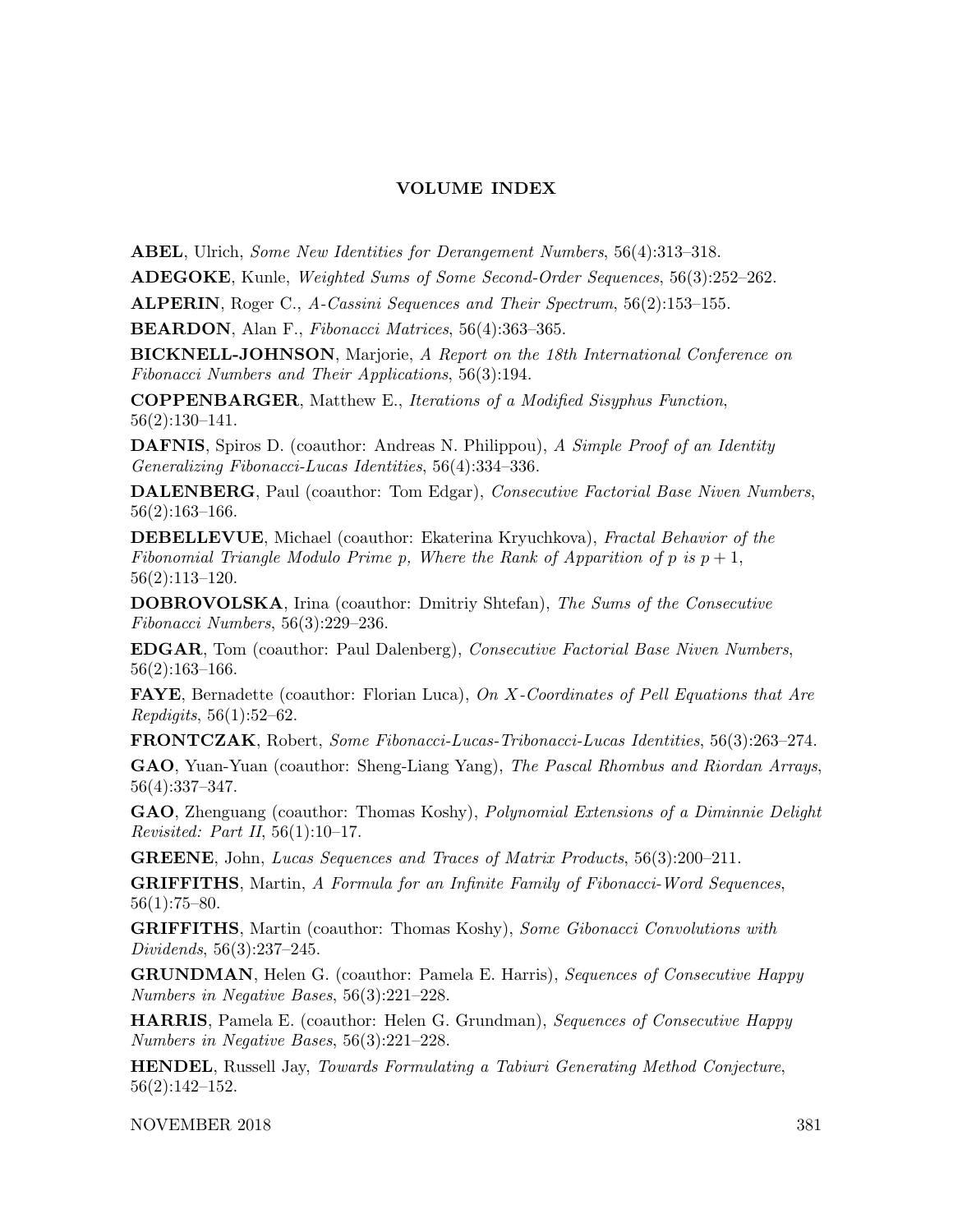## THE FIBONACCI QUARTERLY

**HERNÁNDEZ**, Santos Hernández, *The Fibonacci Numbers of the Form*  $2^a \pm 2^b + 1$ , 56(4):354–359.

**HERNANE**, Mohand Ouamar (coauthors: Salah Eddine Rihane and Alain Togbé), On the  $D(4)$ -Diophantine Triples of Fibonacci Numbers, 56(1):63-74.

HIRSCHHORN, Michael D., Congruences Modulo 5 for Partitions Into at Most Four Parts, 56(1):32–37.

HOPKINS, Brian (coauthor: Aram Tangboonduangjit), Fibonacci-Producing Rational Polynomials, 56(4):303–312.

KAFLE, Bir (coauthors: Florian Luca and Alain Togbé), Triangular Repblocks, 56(4):325–328.

**KIMBERLING**, Clark (coauthors: Takao Komatsu, Kálmán Liptai, and László Szalay),  $A$ Connection Between Hyper-Fibonacci Numbers and Fissions of Polynomial Sequences, 56(3):195–199.

KLAŠKA, Jiří, Donald Dines Wall's Conjecture, 56(1):43–51.

KOMATSU, Takao (coauthors: Clark Kimberling, Kálmán Liptai, and László Szalay), A Connection Between Hyper-Fibonacci Numbers and Fissions of Polynomial Sequences, 56(3):195–199.

KOSHY, Thomas, Differences of Gibonacci Polynomial Products of Orders 2, 3, and 4, 56(3):212–220.

KOSHY, Thomas (coauthor: Zhenguang Gao), Polynomial Extensions of a Diminnie Delight Revisited: Part II, 56(1):10–17.

KOSHY, Thomas, Polynomial Extensions of the Lucas and Ginsburg Identities Revisited: Additional Dividends I, 56(2):106–112.

KOSHY, Thomas (coauthor: Martin Griffiths), Some Gibonacci Convolutions with Dividends, 56(3):237–245.

KRYUCHKOVA, Ekaterina (coauthor: Michael Debellevue), Fractal Behavior of the Fibonomial Triangle Modulo Prime p, Where the Rank of Apparition of p is  $p + 1$ , 56(2):113–120.

**LADUE**, Mark D., Clusters of Integers with Equal Total Stopping Times in the  $3X + 1$ Problem, 56(2):156–162.

LARCOMBE, Peter J. (coauthor: Sam T. O'Neill), A Generating Function Approach to the Automated Evaluation of Sums of Exponentiated Multiples of Generalized Catalan Number Linear Combinations, 56(2):121–125.

**LIPTAI**, Kálmán (coauthors: Takao Komatsu, Clark Kimberling, and László Szalay),  $\tilde{A}$ Connection Between Hyper-Fibonacci Numbers and Fissions of Polynomial Sequences, 56(3):195–199.

LUCA, Florian (coauthor: Anitha Srinivasan), Markov Equation with Fibonacci Components, 56(2):126–129.

**LUCA**, Florian (coauthor: Bernadette Faye), On X-Coordinates of Pell Equations that Are Repdigits, 56(1):52–62.

**LUCA**, Florian (coauthors: Bir Kafle and Alain Togbé), Triangular Repblocks, 56(4):325–328.

MELHAM, R. S., Closed Formulas for Finite Sums of Weighted Fractional Generalized Fibonacci Products, 56(2):167–176.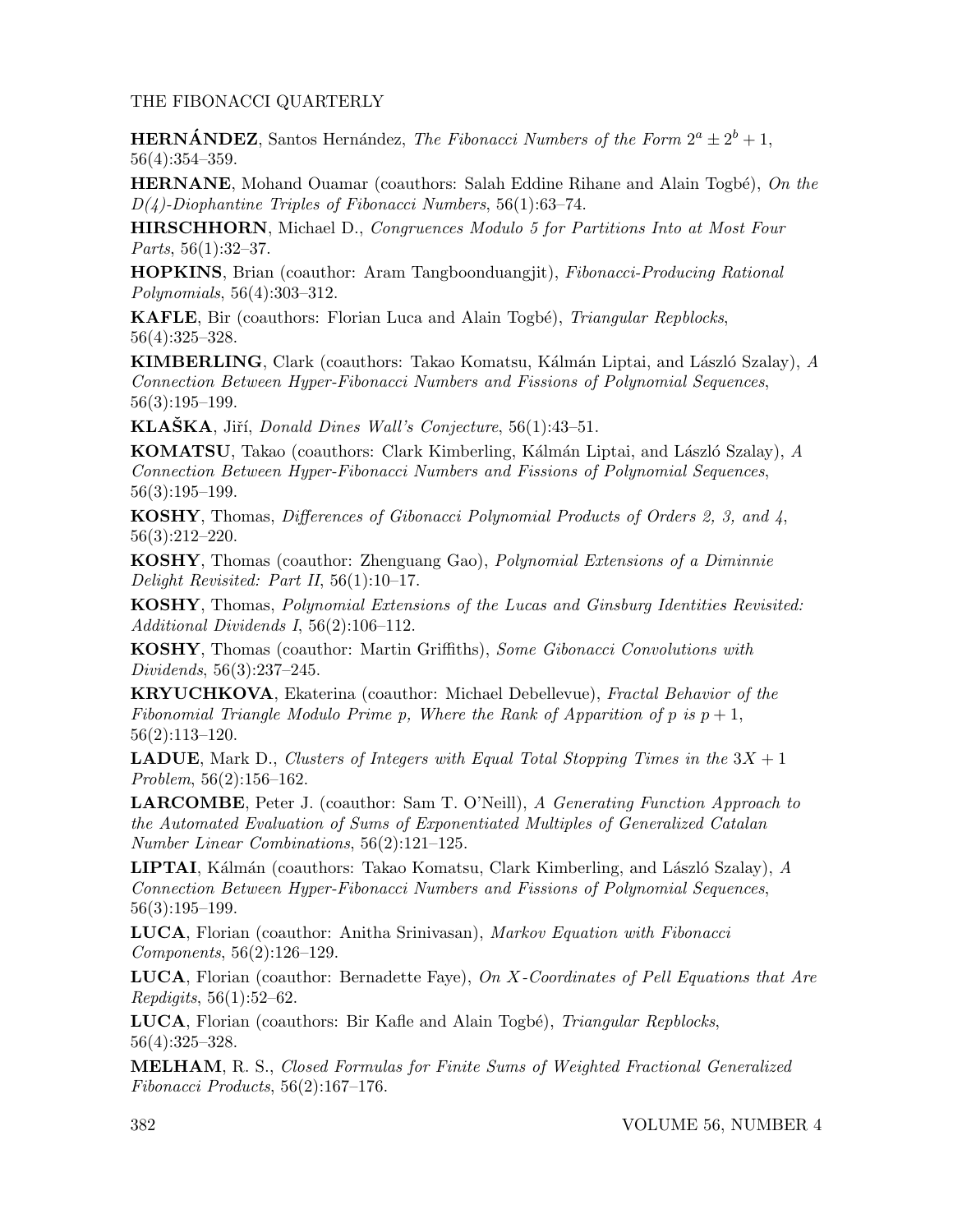MELHAM, R. S., Further Closed Forms for Finite Sums of Weighted Products of Generalized Fibonacci Numbers, 56(1):3–9.

MELHAM, R. S., Further Closed Forms for Finite Sums of Weighted Products of the Sine and Cosine Functions, 56(1):38–42.

MELHAM, R. S., Sums of Reciprocals of Weighted Products of the Sine and Cosine Functions, 56(2):99–105.

MELHAM, R. S., Closed Forms for 10 Families of Finite Sums of Fractional Generalized Fibonacci Products, 56(4):290–295.

MELHAM, R. S., 12 Two-Parameter Families of Reciprocal Sums of Products of the Sine and Cosine Functions, 56(4):329–333.

MELHAM, R. S., Closed Formulas for Finite Sums of Fractional Expressions That Involve the Sine and Cosine Functions, 56(4):360–362.

O'NEILL, Sam T. (coauthor: Peter J. Larcombe), A Generating Function Approach to the Automated Evaluation of Sums of Exponentiated Multiples of Generalized Catalan Number Linear Combinations, 56(2):121–125.

ONPHANENG, Kritkhajohn (coauthor: Prapanpong Pongsriiam), The Converse of Exact Divisibility by Powers of the Fibonacci and Lucas Numbers, 56(4):296–302.

PANDA, G. K. (coauthor: Manasi Kumari Sahukar), Arithmetic Functions of Balancing Numbers, 56(3):246–251.

PANDA, G. K. (coauthor: S. G. Rayaguru), Repdigits as Products of Consecutive Balancing and Lucas-Balancing Numbers, 56(4):319–324.

**PANRAKSA**, Chatchawan (coauthor: Aram Tangboonduangjit), *p-adic Valuation of* Lucas Iteration Sequences, 56(4):348–353.

PHILIPPOU, Andreas N. (coauthor: Spiros D. Dafnis), A Simple Proof of an Identity Generalizing Fibonacci-Lucas Identities, 56(4):334–336.

PONGSRIIAM, Prapanpong (coauthor: Kritkhajohn Onphaneng) The Converse of Exact Divisibility by Powers of the Fibonacci and Lucas Numbers, 56(4):296–302.

RAYAGURU, S. G. (coauthor: G. K. Panda), Repdigits as Products of Consecutive Balancing or Lucas Balancing Numbers, 56(4):319–324.

**RIHANE**, Salah Eddine (coauthors: Mohand Ouamar Hernane and Alain Togbé), On the  $D(4)$ -Diophantine Triples of Fibonacci Numbers, 56(1):63–74.

SAHIN, Murat (coauthor: Elif Tan), *Conditional (Strong) Divisibility Sequences*, 56(1):18–31.

SAHUKAR, Manasi Kumari (coauthor: G. K. Panda), Arithmetic Functions of Balancing Numbers, 56(3):246–251.

**SHTEFAN**, Dmitriy (coauthor: Irina Dobrovolska), The Sums of the Consecutive Fibonacci Numbers, 56(3):229–236.

**SZALAY**, László (coauthors: Takao Komatsu, Clark Kimberling, and Kálmán Liptai),  $A$ Connection Between Hyper-Fibonacci Numbers and Fissions of Polynomial Sequences, 56(3):195–199.

**SRINIVASAN**, Anitha (coauthor: Florian Luca), Markov Equation with Fibonacci Components, 56(2):126–129.

TAN, Elif (coauthor: Murat Sahin), Conditional (Strong) Divisibility Sequences, 56(1):18–31.

NOVEMBER 2018 383